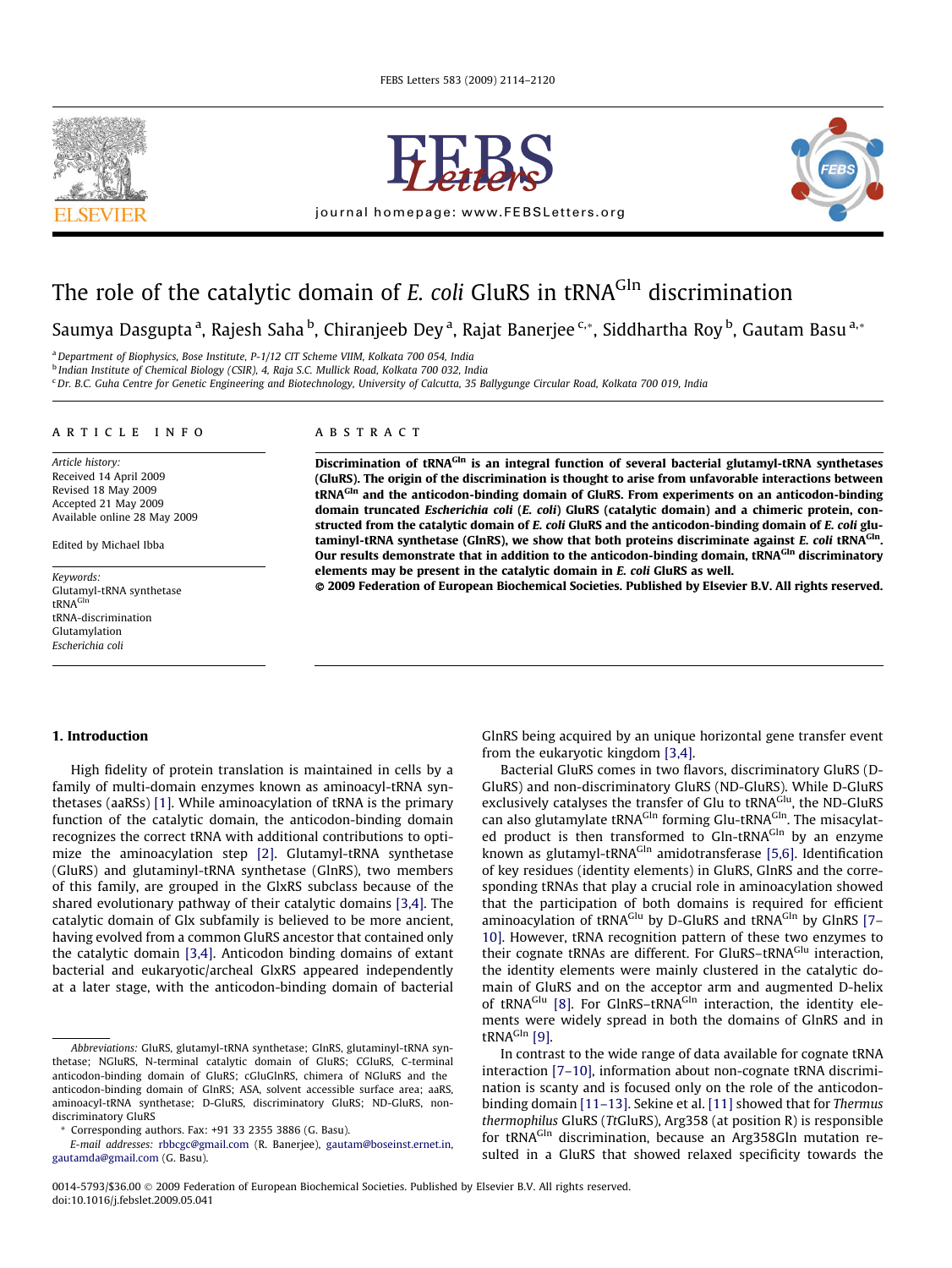<span id="page-1-0"></span>anticodons of tRNA<sup>Glu/Gln</sup> (<sup>34</sup>CUC<sup>36</sup>/<sup>34</sup>CUG<sup>36</sup>). Although this Arg residue is conserved in D-GluRS, several ND-GluRSs are also known to contain an Arg residue at this position. Based on limited sequence alignment it was suggested that an Arg at position R is allowed in ND-GluRS provided there is no Glu at another upstream position (Glu443 in TtGluRS) [\[12\]](#page-6-0). However, this rule is not universal (GluRS in Thermotogae petrophila, non-discriminatory due to the absence of GlnRS in the genome and the concomitant presence of GatCAB genes, contains an Arg-Glu pair at positions 358/443 corresponding to TtGluRS). That the Arg residue is not the sole player in tRNA discrimination is also evident from the work of Lee and Hendrickson [\[13\]](#page-6-0). A mutation at position R (Arg350Glu) in Helicobacter pylori GluRS1, a canonical D-GluRS, did not affect discrimination against tRNA<sup>Gln</sup> and produced Glu-tRNA<sup>Glu</sup> like the wild type protein. On the other hand, introduction of an Arg residue at position R in H. pylori GluRS2 (Glu334Arg), a non-canonical GluRS that produces misacylated Glu-tRNA<sup>Gln</sup> but does not produce Glu-tRNA<sup>Glu</sup>, did not nullify its discrimination against tRNA<sup>Glu</sup> but showed weak glutamylation of tRNAGln. Another single mutation (Gly417Thr) in H. pylori GluRS2 produced weak activity towards tRNA<sup>Glu</sup> while a double mutant (Glu334Arg, Gly417Thr) more robustly glutamylated tRNA<sup>Glu</sup> instead of tRNA<sup>Gln</sup>, with undetectable production of Glu-tRNA<sup>Gln</sup> for both cases.

The experimental data show that tRNA discrimination by the anticodon-binding domain of GluRS is complex and operates in synergy among more than one residue positions. It is also likely that the catalytic domain of GluRS plays a role in tRNA discrimination, since tRNA<sup>Glu</sup> as well as tRNA<sup>Gln</sup> contain identity elements not only in the anticodon loop but also in the augmented D-loop and the acceptor arm [\[7–10\].](#page-5-0) The contribution of the D-GluRS catalytic domain in discrimination against tRNA<sup>GIn</sup> is an open question that needs to be addressed. We have compared the properties of Escherichia coli GluRS (EcGluRS; D-GluRS) and its two domains, the Nterminal catalytic domain of GluRS (NGluRS) and the C-terminal anticodon-binding domain of GluRS (CGluRS), to probe the contributions of the two domains in terms of cognate ( $EctRNA<sup>Glu</sup>$ ) and non-cognate (EctRNA<sup>Gln</sup>) glutamylation. In addition, tRNA<sup>Gln</sup> discrimination by a previously reported chimeric protein, chimera of NGluRS and the anticodon-binding domain of GlnRS (cGluGlnRS) [\[14\],](#page-6-0) constructed from NGluRS and the anticodon-binding domain of EcGlnRS was also studied for comparison. Our results show that the N-terminal catalytic domain discriminates against tRNA<sup>GIn</sup> demonstrating that in addition to the anticodon-binding domain, anti-determinants are also present in the catalytic domain of EcGluRS.

#### 2. Materials and methods

#### 2.1. Materials

BSA, ATP, L-Glutamate, D-Glutamate, L-Glutamine were purchased from Sigma. EctRNA<sup>Glu</sup> was purchased from Sigma (accepting capacity: 1.4 nmol/OD<sub>260nm</sub>) while EctRNA<sup>GIn</sup> was purified from an overexpressing strain pRS3 as described earlier [\[15\].](#page-6-0) The accepting capacity of the eluted fractions that were used in assay experiments was: 1.6 nmol/OD<sub>260nm</sub>. [<sup>3</sup>H]L-Glu (specific activity: 42.9 Ci/ mmol) was purchased from NEN™ Life Science Products, Boston, USA and  $[3H]$ L-Gln (specific activity: 52 Ci/mmol) was purchased from GE Healthcare. tRNA concentrations were determined by assuming 1.6 nmol/ml/OD<sub>260</sub> for 100% aminoacylation [\[16\]](#page-6-0).

## 2.2. Cloning of N-terminal and C-terminal domain of E. coli GluRS

Due to the unavailability of the crystal structure of EcGluRS, residues defining the N-terminal and C-terminal domains were determined indirectly from the known crystal structure of TtGluRS [17]. a close sequence homolog of EcGluRS (pdb code: 1J09). Accordingly the NGluRS was defined by residues 1–314 and the CGluRS was defined by residues 318–471 (Fig. 1a). The design and construction of the NGluRS plasmid DNA in pET28a (+) (Novagen) has been described in a previous report [\[14\].](#page-6-0) For the cloning of CGluRS, the forward and reverse primers were designed according to the multiple cloning sites present in the pET28a (+) (Novagen) expression vector and the known sequence of the EcGluRS gene. Using GluRS gene (strain PLQ7612) as the template, the CGluRS gene were PCRamplified using the primers 5'-GGCCCATATGGCTACTCACTTAC-3<sup>1</sup> (forward primer) and 5'-GAAAATCAGCAGTAAGGATCCCGG-3' (reverse primer) with NdeI and BamHI restriction sites. The PCR product was digested with corresponding enzymes and was ligated into the NdeI and BamHI digested pET28a (+) vector. The recombinant colonies obtained were checked for the presence of the insert by Agarose gel electrophoresis and also by restriction digestion and subsequently confirmed by DNA sequencing.

# 2.3. Protein expression and purification

Plasmid DNA of NGluRS and CGluRS were transformed in E. coli strain BL21 (DE3) followed by the inoculation in Luria–Bertani medium. The cultures were grown at 37  $\degree$ C containing 50  $\mu$ g/ml of kanamycin up to an OD of 0.4 (for CGluRS) and 0.2 (for NGluRS). All bacterial cultures were induced by 0.5 mM IPTG (isopropyl-1 thio- $\beta$ -D-galactoside) at 16 °C for overnight. Cell pellets were kept at  $-20$  °C after harvesting. NGluRS and CGluRS were purified from cell pellets by Ni-NTA column chromatography protocol (Qiagen) as described earlier [\[14\].](#page-6-0) EcGluRS, cGluGlnRS and EcGlnRS were purified as previously described [\[14,15\].](#page-6-0) Plasmid DNA of EcGluRS, NGluRS, CGluRS and cGluGlnRS were also transformed into a thermo-sensitive strain JP1449 (DE3) [\[18,19\]](#page-6-0) and the respective proteins were isolated and purified as described before [\[14\].](#page-6-0) Additionally the JP1449 (DE3) strains was separately inoculated and parallel mock NGluRS-like isolation and purification steps were performed. The elute fractions were analyzed by 16% SDS– PAGE.

# 2.4. Aminoacylation assay experiments

Reaction mixtures (volume:  $100-300 \mu l$ ) for all aminoacylation experiments contained 50 mM HEPES (pH  $7.5$ ), 16 mM MgCl<sub>2</sub>,



Fig. 1. (a) Homology modeled structure of E. coli GluRS with T. thermophilus GluRS crystal structure (pdb code: 1J09) as the template. The catalytic domain (NGluRS: 1–314) is shown in red (top) and the anticodon-binding domain (CGluRS: 318–471) is shown in blue (bottom). (b) 16% SDS–PAGE profiles of E. coli GluRS and the two isolated domains – NGluRS and CGluRS.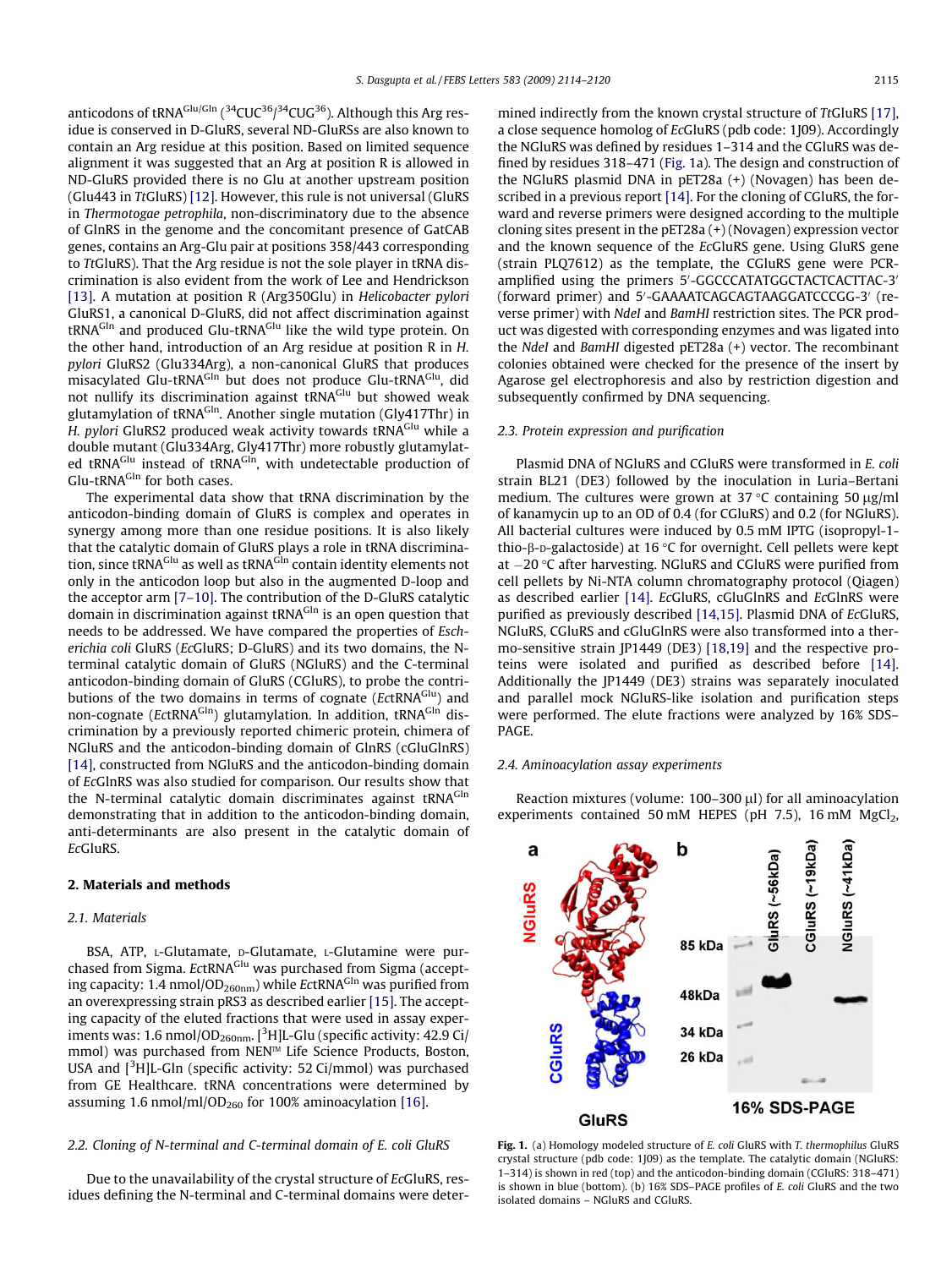<span id="page-2-0"></span>2 mM ATP, 0.8 mM b-mercaptoethanol, 0.1 mM unlabelled amino acid (either L-Glu or L-Gln), 4 uM purified tRNA (either EctRNA<sup>Glu</sup> or EctRNA<sup>GIn</sup>) with trace quantities of radioactive amino acids  $[{}^{3}$ H]L-Glu and  $[{}^{3}$ H]L-Gln (>1000-fold lower than unlabelled amino acids). The reaction mixture contained a fixed amount of protein (see legends to figures) obtained from pure elute fractions which were extensively dialyzed in 20 mM HEPES (pH 7.5), 5 mM  $MgCl<sub>2</sub>$ ,  $5 \text{ mM}$   $\beta$ -mercaptoethanol and 20% glycerol prior to the assay experiments. The cognate aminoacylation activities of the EctRNA-Glu and EctRNA<sup>Gln</sup> were checked with EcGluRS and EcGlnRS, respectively. The assay experiments were performed at 37  $\degree$ C as described in Bhattacharyya et al.  $[15]$  where 20  $\mu$ l of aliquot were withdrawn at each time point for the measurement of radioactivity. In addition parallel assay experiments were also performed at 42  $\degree$ C with EcGluRS, NGluRS, CGluRS and cGluGlnRS expressed in the thermosensitive strain JP1449 (DE3) that is incapable of producing endogenous GluRS at  $42 \text{ }^{\circ}$ C. The latter experiments were performed to eliminate potential contamination of the reaction mixture with endogenous GluRS.

# 2.5. Determination of  $k_{cat}$  and  $K_m$  for NGluRS

Aminoacylation reactions for determination of  $K<sub>m</sub>$  and  $k<sub>cat</sub>$  for NGluRS were performed at  $37^{\circ}$ C in 50 mM HEPES (pH 7.5), 16 mM  $MgCl<sub>2</sub>$ , 2 mM ATP, 0.8 mM  $\beta$ -mercaptoethanol. For the measurement of  $K_{\text{m}}^{\text{L-Glu}}$  and  $k_{\text{cat}}^{\text{L-Glu}}$ , L-Glu concentration was varied from 0.1-3 mM, for the measurement of  $K_{\rm m}^{\rm tRNAGlu}$  and  $k_{\rm cat}^{\rm tRNAGlu}$ , EctR-NAGlu concentration was varied from 0 to 8  $\mu$ M. For all cases NGluRS concentration was kept at 1.5  $\mu$ g/assay point (20  $\mu$ l). Initial slopes of each assay were plotted against the respective ligand concentrations for obtaining  $K<sub>m</sub>$  and  $k<sub>cat</sub>$  values.

#### 2.6. Structural studies

Circular Dichroism (CD) studies were performed on EcGluRS, NGluRS and CGluRS on a Jasco J-600 spectro-polarimeter. Far UV CD was measured at 25  $\degree$ C in a 0.1 cm path-length cuvette, whereas near-UV CD was measured in a cuvette of path-length 10 cm. Typical concentrations used were in the range  $2-10 \mu M$  in 50 mM phosphate buffer (pH 7.5) containing 100 mM KCl and 20% glycerol. Fluorescence spectra for EcGluRS, N-GluRS and C-GluRS were obtained in the same buffer in a Hitachi F-3010 spectrofluorimeter.

## 2.7. Binding studies

Binding of cognate and non-cognate substrates to EcGluRS, NGluRS and CGluRS was followed by monitoring intensity changes in intrinsic Trp fluorescence. All binding experiments with EcGluRS, NGluRS and CGluRS were performed in 20 mM HEPES buffer, pH 7.5, containing 20% glycerol and 5 mM  $MgCl<sub>2</sub>$ at 25  $\degree$ C. For the binding of ATP and the amino acids the enzyme concentration in each case was taken to be  $2 \mu$ M. Binding of EctRNAGlu and EctRNAGln were monitored by single point titration as described before [\[14\].](#page-6-0) The resulting binding isotherms were analyzed using standard equations assuming a 1:1 binding stoichiometry [\[20\]](#page-6-0).

# 3. Results

In order to address the role played by the catalytic and the anticodon-binding domains of E. coli GluRS in cognate and non-cognate aminoacylation, the two domains (NGluRS: 1–314; CGluRS: 318– 471) of E. coli were expressed and purified ([Fig. 1b](#page-1-0)). Prior to assessing the aminoacylation properties, structural and cognate and noncognate binding studies were performed on the isolated domains.

#### 3.1. Structural integrity of NGluRS and CGluRS

For isolated NGluRS and CGluRS to act as independent functional units, the overall structure of the domains should be similar to what is found in the wild type EcGluRS. Two complementary techniques, Circular Dichroism (CD) and fluorescence spectroscopy, were used to assess the structural integrity of the domains and their similarity with GluRS.

## 3.1.1. Circular Dichroism studies

Far-UV CD spectrum is an excellent reporter of the overall folding pattern (secondary structure) of peptide backbone. In Fig. 2a the far-UV CD spectra of NGluRS, CGluRS and EcGluRS are shown. Assuming that the backbone secondary structure of EcGluRS is very similar to its homolog, TtGluRS (pdb code: 1]09), the expected  $\alpha$ helical content of EcGluRS, NGluRS and CGluRS are 51%, 43% and 67%, respectively. The corresponding CD-derived  $\alpha$ -helical content, as estimated from deconvolution of the far-UV CD spectra [\[21\],](#page-6-0) are 57%, 52% and 64%, respectively. A good match between the observed and the expected fraction  $\alpha$ -helical contents demonstrated structural integrity of the isolated domains. As opposed to far-UV spectrum, near-UV CD spectrum arises primarily due to differential absorption of right/left circularly polarized light by aromatic amino acids (Trp, Tyr and Phe). The near-UV CD spectra of EcGluRS, NGluRS and CGluRS are shown in the inset to Fig. 2a. The nature and intensities of near-UV CD spectra of NGluRS and CGluRS were different than that of EcGluRS. Near-UV CD spectrum is sensitive to small changes in tertiary structure due to protein–protein interactions and/or changes in solvent conditions indicating that that upon isolation, NGluRS and CGluRS lose tertiary structure present in EcGluRS. In summary the CD data showed that the isolated do-



Fig. 2. (a) Far-UV CD spectra of E. coli GluRS (bold line), NGluRS (thin line) and CGluRS (broken line) shown as mean residue ellipticity. The near-UV spectra are shown in the inset as raw ellipticity. (b) Fluorescence spectra ( $\lambda_{ex}$  = 295 nm) of GluRS (bold line), NGluRS (thin line) and CGluRS (broken line). The spectra are normalized in the inset to emphasize the change in  $\lambda_{\text{max}}$ .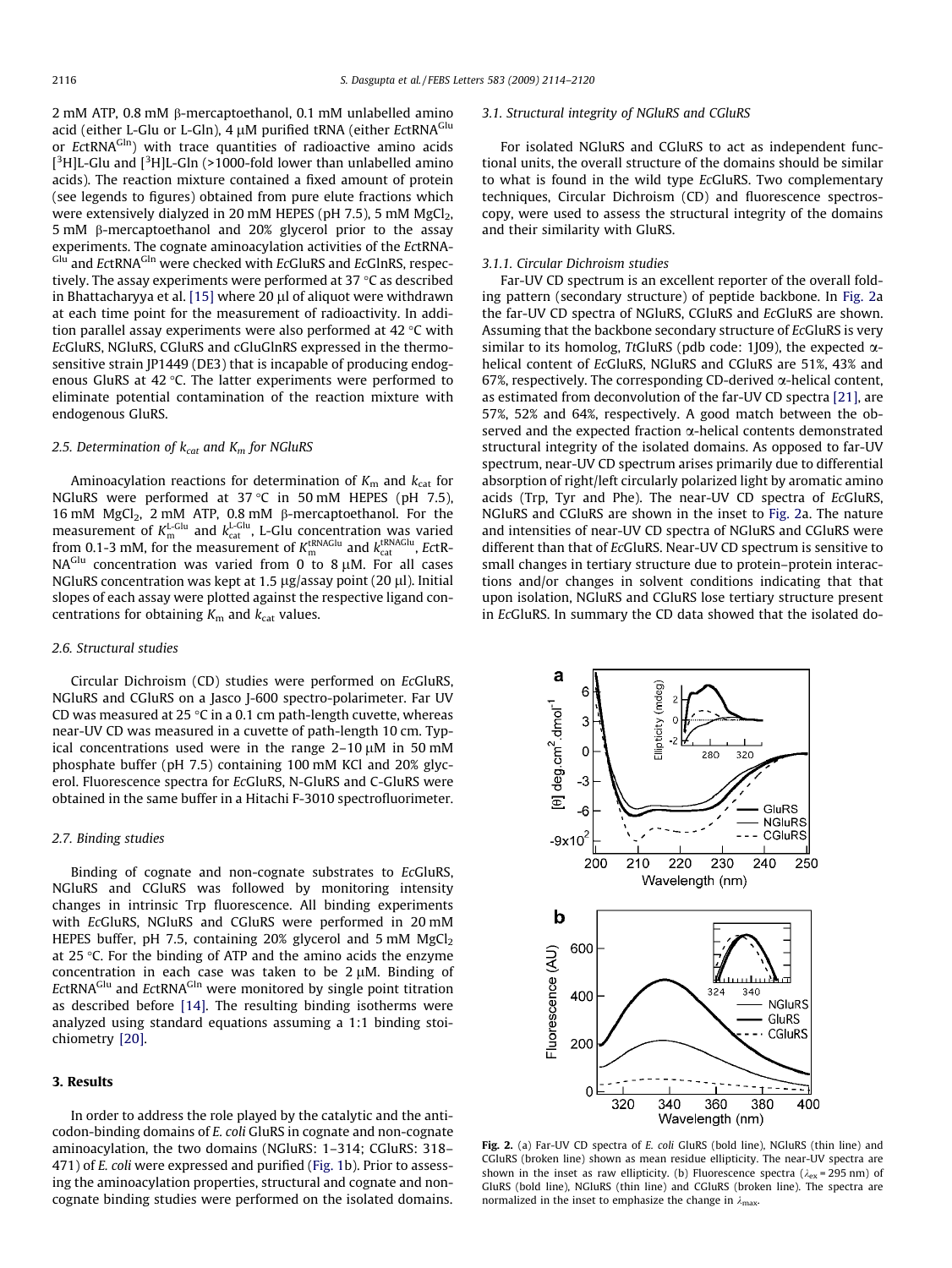<span id="page-3-0"></span>mains maintained structural integrity but lost some tertiary structure originally present in EcGluRS.

## 3.1.2. Intrinsic fluorescence study

EcGluRS has a total of eight Trp residues (six in NGluRS and two in CGluRS) that exhibit a range of solvent accessible surface area (ASA) computed from DSSP [\[22\]](#page-6-0) program (3–8%: W27, W269, W401; 17–24%: W63, W68; 43%: W190, W305; 70%: W325;  $\langle$ ASA $\rangle$   $\sim$  26%) in a homology modeled [\[23\]](#page-6-0) structure of EcGluRS ([Fig. 1a](#page-1-0)). The emission maximum ( $\lambda_{\text{max}}$ ) of Trp fluorescence is a good indicator of Trp solvent accessibility with  $\lambda_{\text{max}}$   $\sim$  350 nm indicating solvent exposed Trp while a blue shifted  $\lambda_{\text{max}}$  indicating decreasing solvent accessibility. The fluorescence spectra of Ec-GluRS, NGluRS and CGluRS are shown in [Fig. 2b](#page-2-0). EcGluRS  $\lambda_{\text{max}}$ (338 nm; see inset to [Fig. 2](#page-2-0)b) indicated buried Trp residues, compatible with the computed average ASA values. Upon domain separation, DSSP [\[22\]](#page-6-0) calculations indicated a slight increase in ASA at one Trp residue, each in NGluRS (W305: 47%;  $\langle$ ASA $\rangle$   $\sim$  23%) and CGluRS (W325: 81%;  $\langle$ ASA $\rangle$  ~ 44%). The slightly blue shifted  $\lambda_{\text{max}}$ (337 nm) of NGluRS is compatible with a slight decrease in the computed  $\langle$ ASA $\rangle$ . However the 4 nm blue shift in CGluRS  $\lambda_{\text{max}}$  $(334 \text{ nm})$  is not compatible with the computed increase in  $\langle$ ASA $\rangle$ . The origin of the blue shift could be a readjustment of local folding around W325 in CGluRS making it more buried than that that found in EcGluRS. The observed  $\lambda_{\text{max}}$  can also be sensitive to the relative fluorescence yields of the Trp residues. So, if W325 in CGluRS has much diminished fluorescence yield compared to the other Trp residue (W401: ASA  $\sim$  8%), it would also lead to a blue shifted  $\lambda_{\text{max}}$  in CGluRS. Despite the complications of interpreting  $\lambda_{\text{max}}$ , caused by differential fluorescence yields, the fluorescence data clearly showed that the domains are folded (buried Trp) maintaining considerable structural integrity.

# 3.2. Binding of NGluRS and CGluRS to cognate and non-cognate partners

Productive glutamylation of tRNA<sup>Glu</sup> by GluRS requires close proximity and binding of GluRS and its interacting cognate partners: tRNA<sup>Glu</sup>, ATP and L-Glu. The first step in aminoacylation reaction is the formation of the complex aaRS-aminoacyl-adenylate, and the second step is the formation of aa-tRNA $a$ <sup>a</sup>. Although the first step is tRNA-independent for most aaRSs, except for a naturally occurring truncated GluRS variant called YadB that activates Glu in a tRNA-independent manner [\[24\]](#page-6-0), amino acid activation is tRNA-dependent for GluRS [\[25\]](#page-6-0). In other words, the binding of one cognate ligand to GluRS is modulated by the presence of the other. Trp fluorescence quenching was used to study the binding of ATP, cognate (L-Glu, EctRNA<sup>Glu</sup>) and non-cognate (L-Gln, D-Glu, EctRNA<sup>Gln</sup>) ligands to EcGluRS, NGluRS and CGluRS, in pairs or in isolation.

Fluorescence titrations for EctRNA<sup>Glu</sup> and EctRNA<sup>Gln</sup> binding to EcGluRS, NGluRS and CGluRS are shown in Fig. 3a and the corresponding dissociation constants are shown in Table 1. Dissociation constants for EctRNA<sup>Glu</sup> binding to wild type EcGluRS and NGluRS have been reported to be very similar with  $K_d \sim 40$  nM [\[14\].](#page-6-0) As shown in Table 1, the  $K_d$  values measured by us match the previous values for cognate tRNA–GluRS/NGluRS interaction. The  $K_d$  values for non-cognate tRNA interaction increased by 10-fold for both Ec-GluRS ( $K_d$  = 235 nM) and NGluRS ( $K_d$  = 499 nM). This demonstrates that the cognate as well non-cognate tRNA binding of the whole protein is qualitatively unaltered in isolated NGluRS. In contrast to the 10-fold decrease in non-cognate tRNA binding of NGluRS and EcGluRS, binding of EctRNA<sup>Glu</sup> and EctRNA<sup>Gln</sup> to CGluRS were comparable ( $K_d$  = 87 and 116 nM).

Similar to the trend observed for TtGluRS [\[26\]](#page-6-0), EcGluRS showed weak binding ( $K_d \sim \text{mM}$  range) to cognate L-Glu, non-cognate D-



Fig. 3. (a) Trp fluorescence quenching in EcGluRS (squares), NGluRS (circles) and CGluRS (triangles) as a function of added EctRNA<sup>Glu</sup> (filled symbols) and EctRNA<sup>Gln</sup> (empty symbols). The corresponding dissociation constants are given in Table 1. (b) Glutamylation assay curves of EcGluRS (3 ng/assay point) ( $\triangle$ ), NGluRS (1.5 µg/assay point) ( $\bullet$ ), 1:1 molar NGluRS + CGluRS (1.5 µg NGluRS/assay point; added in trans) ( $\triangle$ ), JP1449 (DE3) ( $\bigtriangledown$ ) and BSA (1 µg/assay point) ( $\bigcirc$ ) with EctRNA<sup>G</sup> .

Table 1

Dissociation constants ( $K_d$ ) for binding of tRNA<sup>Glu</sup>, tRNA<sup>Gln</sup>, Glu, Gln and ATP to GluRS, NGluRS and CGluRS.<sup>a</sup>

| Ligands             | $K_{\rm d}$ ( $\mu$ M) |                          |                      |               |                          |                      |        |
|---------------------|------------------------|--------------------------|----------------------|---------------|--------------------------|----------------------|--------|
|                     | GluRS                  |                          |                      | <b>NGluRS</b> |                          |                      | CGluRS |
|                     |                        | +tRNA <sup>Glu</sup>     | +tRNA <sup>GIn</sup> |               | +tRNA <sup>Glu</sup>     | +tRNA <sup>GIn</sup> |        |
| tRNA <sup>Glu</sup> | 0.04                   |                          |                      | 0.04          |                          |                      | 0.09   |
| tRNA <sup>GIn</sup> | 0.23                   | $\overline{\phantom{0}}$ |                      | 0.50          | $\overline{\phantom{0}}$ |                      | 0.12   |
| L-Glu               | 2310                   | 31                       | 881                  | 1840          | 61                       | 819                  |        |
| D-Glu               | 1830                   | 3373                     |                      | 1790          | 909                      |                      |        |
| L-Gln               | 3440                   | 4380                     |                      | 4880          | 3530                     |                      |        |
| <b>ATP</b>          | 49                     | 58                       |                      | 91            | 64                       |                      |        |

<sup>a</sup> Glu, Gln and ATP binding was also followed in presence of tRNA<sup>Glu</sup> and tRNA<sup>Gln</sup> (only for L-Glu).

Glu and L-Gln in absence of tRNA<sup>Glu</sup>, but in presence of the cognate tRNA<sup>Glu</sup>, the binding of the cognate amino acid L-Glu increased by 100-fold ( $K_d$  = 31 µM). This is compatible with the known tRNA<sup>Glu</sup>dependence of glutamylation by GluRS [\[25\].](#page-6-0) Presence of the noncognate tRNAGln did not significantly change the weak binding of L-Glu to GluRS. Weak binding of cognate and non-cognate amino acids and specific increase of L-Glu binding by about 100-fold in presence of EctRNA<sup>Glu</sup> was also observed for NGluRS implying a similar tRNA<sup>Glu</sup>-dependent L-Glu binding as was observed for GluRS. Like EcGluRS, the presence of EctRNAGIn did not affect the weak binding of L-Glu to NGluRS. The presence or absence of EctR- $NA<sup>Glu</sup>$  did not affect ATP binding to neither EcGluRS ( $K<sub>d</sub>$  = 49 and 58 nM) nor NGluRS ( $K_d$  = 91 and 64 nM). In summary, binding studies showed that NGluRS behaves very similarly to wild type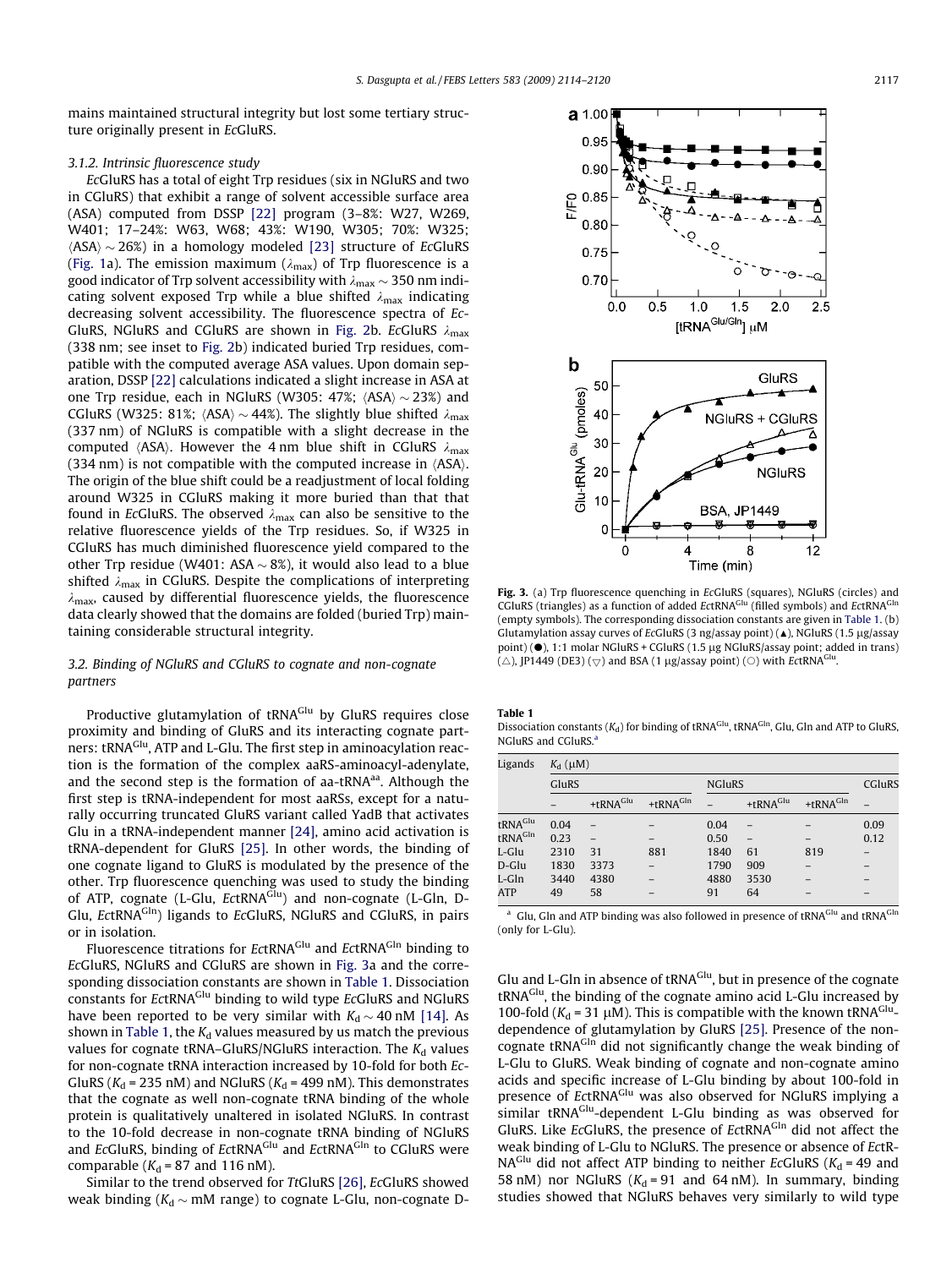<span id="page-4-0"></span>EcGluRS in terms of binding cognate and non-cognate ligands and exhibiting tRNA<sup>Glu</sup>-dependence of L-Glu binding.

Dissociation constants ( $K_d$  between GluRS variants and tRNA<sup>Glu</sup>) reported in [Table 1](#page-3-0) exhibited an apparent inequality of dissociation free energies:  $\Delta G^{\circ}$  (EcGluRS) <  $\Delta G^{\circ}$  (NGluRS) +  $\Delta G^{\circ}$  (CGluRS). Although this may indicate that a part of the excess free energy from binding of CGluRS is utilized in remodeling the active site via conformational changes in full length EcGluRS, a quantitative comparison of binding free energies of a full length enzyme and its complementary truncated versions is not straightforward [\[27\].](#page-6-0) Nonetheless, as discussed in the next section, glutamylation assays showed that the effect of adding the anticodon-binding domain to the catalytic domain manifested mostly in  $k_{\text{cat}}$  values, indirectly indicating active site remodeling induced by the anticodon-binding domain.

### 3.3. Cognate tRNA aminoacylation

In an earlier report we showed that NGluRS was active [\[14\].](#page-6-0) However the aminoacylation activity of NGluRS was much diminished compared to that of wild type EcGluRS. To reconfirm the earlier results, assay experiments were repeated at  $37^{\circ}$ C (with proteins isolated from the over-expressing strain BL21 (DE3)) and at 42 $\degree$ C (with proteins isolated from a thermo-sensitive strain JP1449 (DE3) containing mutant endogenous GluRS). The latter experiments were designed to eliminate any effect from background endogenous EcGluRS. Additionally, the JP1449 (DE3) strain was grown without any plasmid DNA and was subjected to parallel isolation and purification procedures similar to NGluRS and treated as blank. The assay results were very similar at both temperatures. As shown in [Fig. 3b](#page-3-0), glutamylation activity of NGluRS was found to be  ${\sim}10^3$ -fold lower than that of wild type EcGluRS. Under similar conditions no detectable activity was observed for BSA (generic protein) and JP1449 (DE3) strain (blank), confirming the absence of any contamination from endogenous GluRS activity in the observed NGluRS data. The NGluRS activity remained almost same for 1:1 NGluRS:CGluRS (CGluRS added in trans) mixture. Our results confirmed an earlier report that NGluRS was active but with a diminished activity [\[14\]](#page-6-0), and we quantified the reduced activity to be about 10<sup>3</sup>-fold weaker than that of EcGluRS. The reduction in activity is due to the absence of the anticodon-binding domain. That the reduced activity of NGluRS did not change when CGluRS was added in trans ([Fig. 3](#page-3-0)b) demonstrated that the effect of the anticodon-binding domain could not be reproduced by simple diffusion mediated non-covalent domain–domain interactions. Rather, the anticodon-binding domain needed to be first covalently attached to the catalytic domain for proper manifestation of domain–domain interactions.

There are two ways the absence of the anticodon-binding domain could have affected the specific activity of NGluRS – at the EctRNA<sup>Glu</sup>-NGluRS binding step ( $K<sub>m</sub>$ ) or at the subsequent catalytic step ( $k_{\text{cat}}$ ). Kinetic parameters for glutamylation,  $K_{\text{m}}$  and  $k_{\text{cat}}$ , were determined for NGluRS and compared with EcGluRS.  $K<sub>m</sub>$  values, with respect to L-Glu and EctRNA<sup>Glu</sup>, for GluRS (0.1 mM and 0.3  $\mu$ M) [\[28\]](#page-6-0) and NGluRS (0.2 mM and 1.2  $\mu$ M) were very similar. This indicated that the lack of the anticodon-binding domain did not affect the tRNA<sup>Glu</sup> binding step. This is consistent with the fluorescence titration data ([Table 1\)](#page-3-0) where it was found that both Ec-GluRS and NGluRS bound EctRNA<sup>Glu</sup> with similar affinities ( $K_d \sim 0.04$  µM). However, the kinetic parameters for the catalytic step, with respect to L-Glu and EctRNA<sup>Glu</sup>, were very different for EcGluRS and NGluRS. For NGluRS, the  $k_{\mathrm{cat}}$  value was  ${\sim}10^3$ -fold lower (5.6  $\times$  10<sup>-3</sup> and 7.3  $\times$  10<sup>-3</sup> s<sup>-1</sup>) than that for EcGluRS (6.8 and  $1.8 s<sup>-1</sup>$  [\[28,29\]](#page-6-0), demonstrating the strong effect of the anticodon-binding domain even when it is physically distant from the catalytic site. This is consistent with the long-range domain–domain communication in GlnRS, a close relative of GluRS, as demonstrated by Uter and Perona [\[30\]](#page-6-0) using pre-steady-state kinetics and by Jahn et al. [\[9\]](#page-6-0) from  $k_{\text{cat}}$  values for the glutaminylation of synthetic EctRNA<sup>Gln</sup> mutants.

# 3.4. Non-cognate tRNA aminoacylation

EcGluRS is a D-GluRS that does not glutamylate EctRNA<sup>GIn</sup>. This is evident from comparative glutamylation assays of EcGluRS with EctRNA<sup>Glu</sup> ([Fig. 3b](#page-3-0)) and EctRNA<sup>Gln</sup> (Fig. 4a). NGluRS showed weak but detectable glutamylation of cognate tRNA<sup>Glu</sup> [\(Fig. 3a](#page-3-0)). However, similar to EcGluRS, non-cognate (tRNAGIn) glutamylation assays of NGluRS showed undetectable glutamylation of EctRNAGIn (Fig. 4a). For comparison, the cognate glutaminylation activity of the EctRNA<sup>Gln</sup> (4  $\mu$ M) was followed with EcGlnRS (1 ng/20  $\mu$ l assay point) (Fig. 4a) to confirm that the EctRNA<sup>GIn</sup> used in non-cognate (tRNA<sup>Gln</sup>) glutamylation assay experiments were active. Our results indicate that NGluRS, even without the anticodon-binding domain, known to be the primary source of tRNA<sup>GIn</sup> discrimination, maintains a discriminatory stand against tRNAGIn.

Deletion of the entire anticodon-binding domain in NGluRS can drastically affect its interaction with tRNA<sup>Gln</sup> vis-à-vis GluRStRNA<sup>Gln</sup> interaction. Therefore, a counter explanation for this experimental data, in isolation, could be that insignificant glutamylation of tRNA<sup>GIn</sup> was observed not because NGIuRS is inherently discriminatory but because NGluRS cannot properly orient with respect to tRNA<sup>Gln</sup> without the anticodon-binding domain. One way to test this hypothesis is to add a suitable anticodonbinding domain to NGluRS. A recently reported chimeric protein [\[14\]](#page-6-0), cGluGlnRS, built by adding the anticodon-binding domain of



Fig. 4. (a) Non-cognate aminoacylation (glutamylation) assay curves of EctRNA<sup>GIn</sup> with EcGluRS (3 ng/assay point) ( $\bullet$ ) and NGluRS (1.5 µg/assay point) ( $\circ$ ). For comparison cognate aminoacylation (glutaminylation) assay curve of tRNA<sup>GIn</sup> with EcGlnRS (1 ng/20  $\mu$ l assay point) ( $\triangle$ ) is also shown. (b) Glutamylation assay curves of cognate (tRNA<sup>Glu</sup>; ( $\bullet$ )) and non-cognate (tRNA<sup>Gln</sup>; ( $\triangle$ )) tRNA by cGluGlnRS (1 µg/ assay point).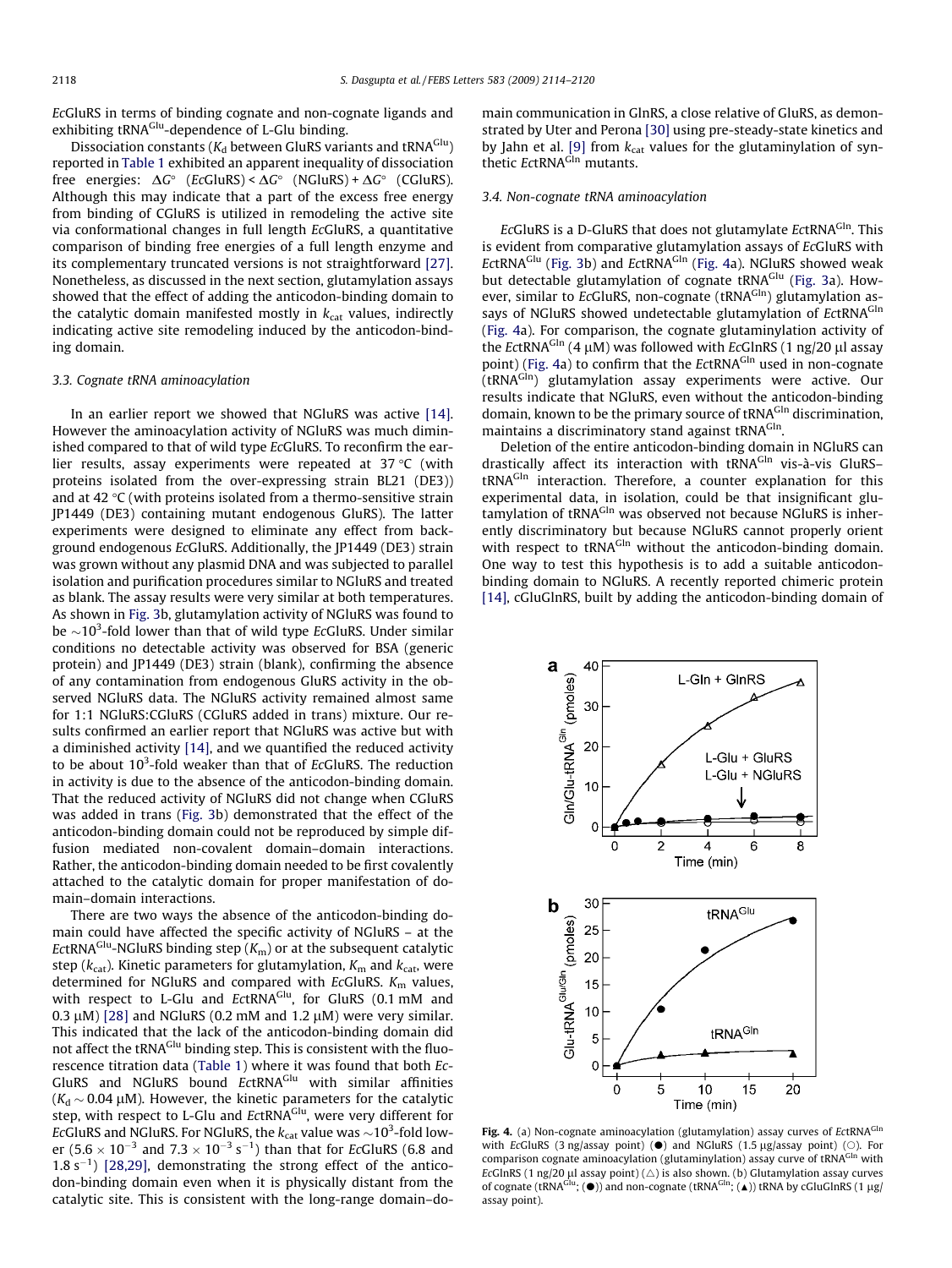<span id="page-5-0"></span>EcGlnRS, was the best candidate to test since the anticodon-binding domain is optimized to interact with EctRNA<sup>GIn</sup>. As reported earlier and shown in [Fig. 4b](#page-4-0), compared to EcGluRS, cGluGlnRS showed a dimished (about 100-fold) EctRNA<sup>Glu</sup> glutamylation activity while compared to NGluRS the activity was slightly higher (about 5–10-fold). This showed that attaching EcGlnRS anticodonbinding domain to the catalytic binding domain of EcGluRS (NGluRS  $\rightarrow$  cGluGlnRS) as well exchanging the native anticodonbinding domain of EcGluRS by the anticodon-binding domain of EcGlnRS affect the cognate glutamylation efficiencies. However, the removal of anticodon-binding domain of EcGluRS (Ec- $GluRS \rightarrow NGluRS)$  or exchanging the anticodon-binding domain of EcGluRS by the anticodon-binding domain of EcGlnRS (Ec- $GluRS \rightarrow cGluGlnRS$ ) has no effect on the non-cognate glutamylation (of EctRNA $G<sup>In</sup>$ ) activity. As shown in [Fig. 4](#page-4-0), all the GluRS variants, EcGluRS [\(Fig. 4](#page-4-0)a), NGluRS ([Fig. 4a](#page-4-0)) as well as cGluGlnRS ([Fig. 4b](#page-4-0)), exhibit undetectable glutamylation of  $EctRNA<sup>GIn</sup>$ . The comparative cognate and non-cognate glutamylation data for the three EcGluRS variants glutamylation data strongly suggest that it is not the lack of an anticodon-binding domain that makes NGluRS not glutamylate EctRNA<sup>GIn</sup>, rather discrimination against  $EctRNA<sup>GIn</sup>$  is an intrinsic property of the catalytic domain of Ec-GluRS. A quantitative comparison of the degrees of discrimination exhibited by NGluRS and EcGluRS cannot be deduced since both exhibited undetectable EctRNA<sup>GIn</sup> aminoacylation capacity.

# 4. Discussion

For many bacterial species tRNA<sup>GIn</sup> discrimination is an inherent function of GluRS. It was earlier shown that the anticodonbinding domain of GluRS is responsible for such discrimination [\[11–13\]](#page-6-0). However, despite the knowledge that identity elements in tRNA<sup>Glu</sup> and tRNA<sup>Gln</sup> are present both in the anticodon loop and the acceptor arm [7–10], there has been no experimental attempt to explore the contribution of the catalytic domain of GluRS in tRNAGIn discrimination. How does GluRS accomplish tRNAGIu glutamylation and tRNA<sup>Gln</sup> discrimination in terms of contributions from its two domains? A naturally truncated GluRS variant (YadB), homologous to the catalytic domain, is capable of activating L-Glu yet unable to deliver the activated Glu to either tRNAGlu or tRNA<sup>GIn</sup> [\[24\].](#page-6-0) A number of studies on isolated catalytic domains of other aaRSs have proved to be useful in delineating the functions of the catalytic and the anticodon-binding domains of aaRSs [\[31–](#page-6-0) [33\]](#page-6-0). Following this strategy we addressed the question of tRNA discrimination by studying the N-terminal catalytic domain (NGluRS; 1–314) and the C-terminal anticodon-binding domain (CGluRS; 318–471) of EcGluRS. Although binding of the cognate substrates (L-Glu and tRNA<sup>Glu</sup>) was comparable for NGluRS and GluRS, an attenuated  $k_{\text{cat}}$  substantially diminished the glutamylation activity of NGluRS. tRNA<sup>Glu</sup> binding to CGluRS and GluRS were comparable. However, the addition of CGluRS to NGluRS did not significantly alter NGluRS activity. Our results show that the intact anticodonbinding domain in wild type EcGluRS affects transition state energetics ( $k_{cat}$  effect) despite being distant from the catalytic site. Isolated catalytic domain of other aaRSs, like Bacillus stearothermophilus LysRS [\[31\]](#page-6-0) and EcCysRS [\[32\],](#page-6-0) also showed a much diminished catalytic activity towards their cognate aminoacylation reaction, resulting mainly from the destabilization of the transition state in the cognate amino acid activation step without affecting the ground state of substrate binding. In another report it was shown that besides being active towards cognate aminoacylation, a minimalist version of EcGlnRS was found to charge a non-cognate tRNA<sup>Tyr</sup>-derived amber suppressor (supF) with glutamine [\[33\].](#page-6-0)

Surprisingly, even with a diminished activity and absence of the anticodon-binding domain, NGluRS retained the tRNA<sup>GIn</sup> discriminatory property of EcGluRS. The discrimination was also shown to be present for a chimeric protein where NGluRS was attached to the anticodon-binding domain of EcGlnRS [\[14\]](#page-6-0). The fact that the catalytic domain retains discrimination in the absence of the cognate anticodon-binding domain as well as in the presence of the non-cognate anticodon-binding domain indicates that tRNA discriminatory elements are present in the catalytic domain of Ec-GluRS. Therefore, both the anticodon-binding domain and the catalytic domain contribute to tRNA discrimination.

A comparison of crystal structures of GluRS in T. thermophilus (D-GluRS) and T. elongatus (ND-GluRS) did not reveal any significant difference in their catalytic domains, in terms of their differential tRNA specificity [\[12\].](#page-6-0) Rather, the anticodon-binding domains of the two proteins clearly showed how the presence of a conserved Arg residue in D-GluRS (Arg358 in TtGluRS) and its absence in ND-GluRS (Gly366) might lead to the discrimination of tRNAGln by D-GluRS. An Arg residue is also present in the anticodon-binding domain of EcGluRS at the corresponding position (Arg350 in EcGluRS). In addition, the presence of Ser (Ser438) in Ec-GluRS at a position corresponding to Gly417 in H. pylori GluRS2 also suggests that the anticodon-binding domain of EcGluRS is discriminatory against tRNA<sup>GIn</sup>. Yet, without the anticodon-binding domain (NGluRS), EcGluRS still retained the capability to discriminate against tRNA<sup>GIn</sup>. Our results are consistent with the work presented by Lee and Hendrickson [\[13\]](#page-6-0) who showed that mutating a key Arg residue in the anticodon-binding domain of GluRS1 of H. pylori did not affect its tRNA<sup>GIn</sup> discrimination. The catalytic domain of GluRS (NGluRS in EcGluRS) is considered to be the ancestral domain in GluRS, originally non-discriminatory, from which extant discriminating and non-discriminating GluRS evolved by anticodon-binding domain acquisition [3,4]. Our result, that the catalytic domain of EcGluRS is inherently discriminatory against EctRNA<sup>GIn</sup>, is significant and calls for a detailed bioinformatics study, focusing on the origin of this discrimination at residue level and the evolution of tRNA<sup>GIn</sup> discrimination in bacteria.

#### Acknowledgements

This work was supported by grants from CSIR, India. S.D. acknowledges financial support from CSIR. JP1449 (DE3) was a gift from Professor Jacques Lapointe (Department of Biochemistry and Microbiology, Université Laval, Québec, Canada). We also like to acknowledge an anonymous reviewer for a critical reading of the manuscript and constructive comments.

#### References

- [1] Ibba, M. and Söll, D. (2004) Aminoacyl-tRNAs: setting the limits of the genetic code. Gene Dev. 18, 731–738.
- [2] Ibba, M. and Söll, D. (2000) Aminoacyl-tRNA synthesis. Annu. Rev. Biochem. 69, 617–650.
- Lamour, V., Quevillon, S., Diriong, S., N'Guyen, V.C., Lipinski, M. and Mirande, M. (1994) Evolution of the Glx-tRNA synthetase family: the glutaminyl enzyme as a case of horizontal gene transfer. Proc. Natl. Acad. Sci. USA 91, 8670–8674.
- [4] Siatecka, M., Rozek, M., Barciszewski, J. and Mirande, M. (1998) Modular evolution of the Glx-tRNA synthetase family. Rooting of the evolutionary tree between the bacteria and archaea/eukarya branches. Eur. J. Biochem. 256, 80– 87.
- [5] Rogers, K.C. and Söll, D. (1995) Divergence of glutamate and glutamine aminoacylation pathways: providing the evolutionary rationale for mischarging. J. Mol. Evol. 40, 476–481.
- [6] Curnow, A.W., Hong, K., Yuan, R., Kim, S., Martins, O., Winkler, W., Henkin, T.M.<br>and Söll, D. (1997) Glu-tRNA<sup>Gln</sup> amidotransferase: a novel heterotrimeric enzyme required for correct decoding of glutamine codons during translation. Proc. Natl. Acad. Sci. USA 94, 11819–11826.
- [7] Madore, E., Florentz, C., Giegé, R., Sekine, S.-I., Yokoyama, S. and Lapointe, J. (1999) Effect of modified nucleotides on Escherichia coli tRNA<sup>Glu</sup> structure and on its aminoacylation by glutamyl-tRNA synthetase. Predominant and distinct roles of the mnm<sup>5</sup> and  $s^2$  modifications of U34. Eur. J. Biochem. 266, 1128-1135.